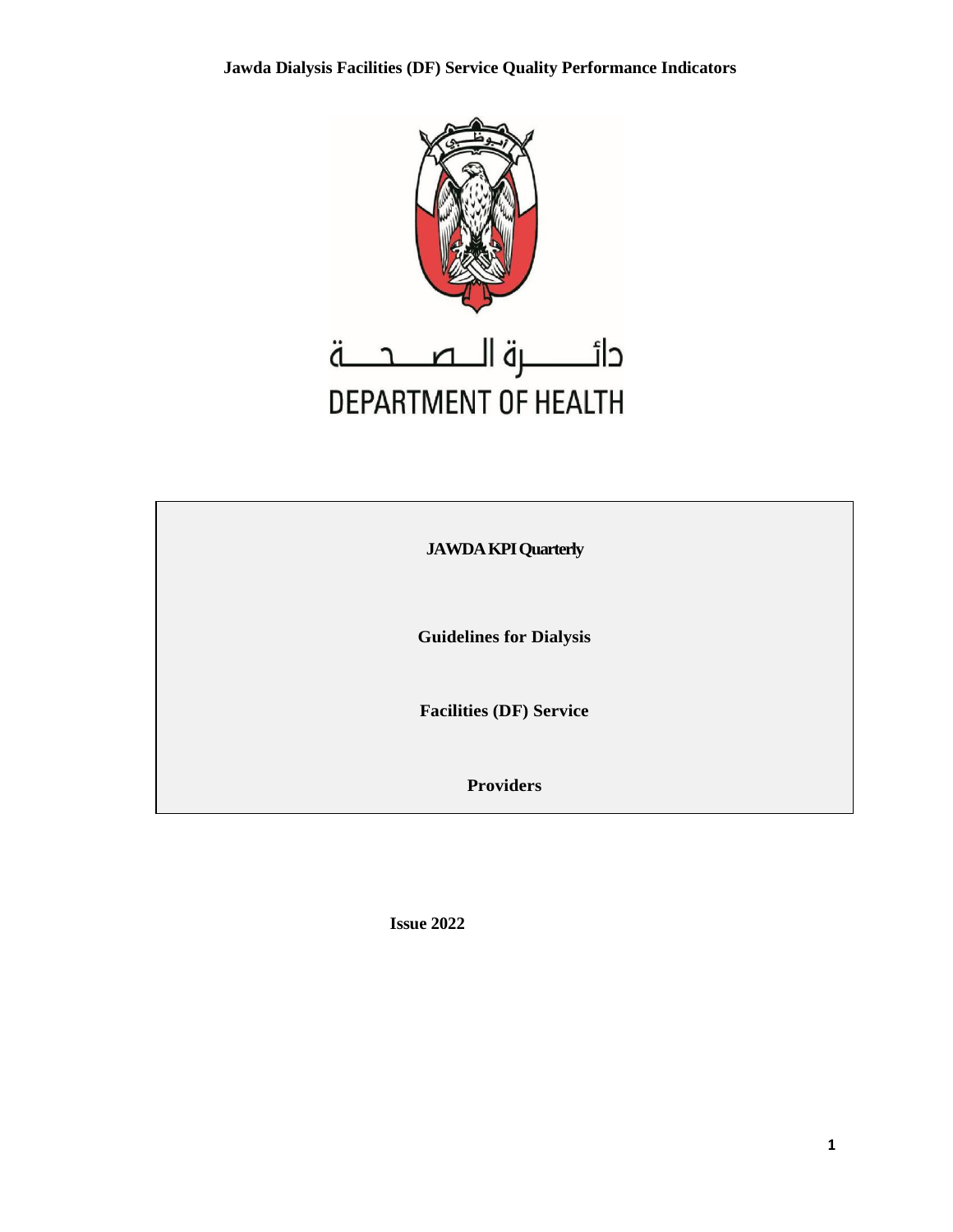#### **Table of Contents**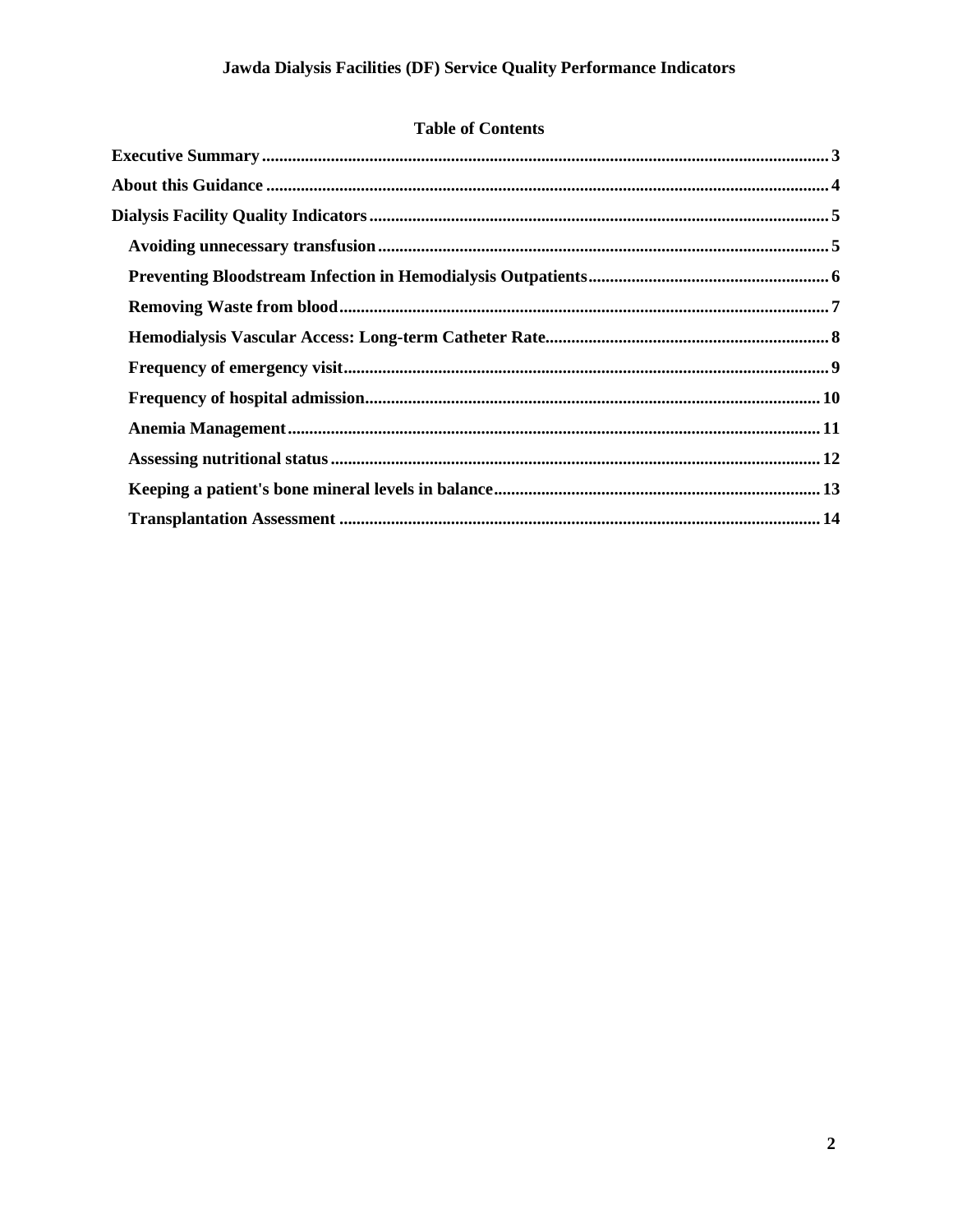#### **Jawda Dialysis Facilities (DF) Service Quality Performance Indicators**

#### **Executive Summary**

The Department of Health– Abu Dhabi (DOH) is the regulatory body of the healthcare sector in the Emirate of Abu Dhabi and ensures excellence in healthcare for the community by monitoring the health status of its population.

The Emirate of Abu Dhabi is experiencing a substantial growth in the number of hospitals, centers and clinics. This is ranging from school clinics and mobile units to internationally renowned specialist and tertiary academic centers. Although, access and quality of care has improved dramatically over the last couple of decades, mirroring the economic upturn and population boom of Emirate of Abu Dhabi, however challenges remain in addressing further improvements.

The main challenges that are presented with increasingly dynamic population include an aging population with increased expectation for treatment, utilization of technology and diverse workforce leading to increased complexity of healthcare provision in Abu Dhabi. All of this results in an increased and inherent risk to quality and patient safety.

DOH has developed dynamic and comprehensive quality framework in order to bring about improvements across the health sector. This guidance relates to the quality indicators that DOH is mandating the quarterly reporting against by the operating general and specialist hospitals in Abu Dhabi.

The guidance sets out the full definition and method of calculation for patient safety and clinical effectiveness indicators. For enquiries about this guidance, please contac[t jawda@DoH.gov.ae](mailto:jawda@DoH.gov.ae)

This document is subject for review and therefore it is advisable to utilize online versions available on the DOH at all times.

Published: 2022 Version 5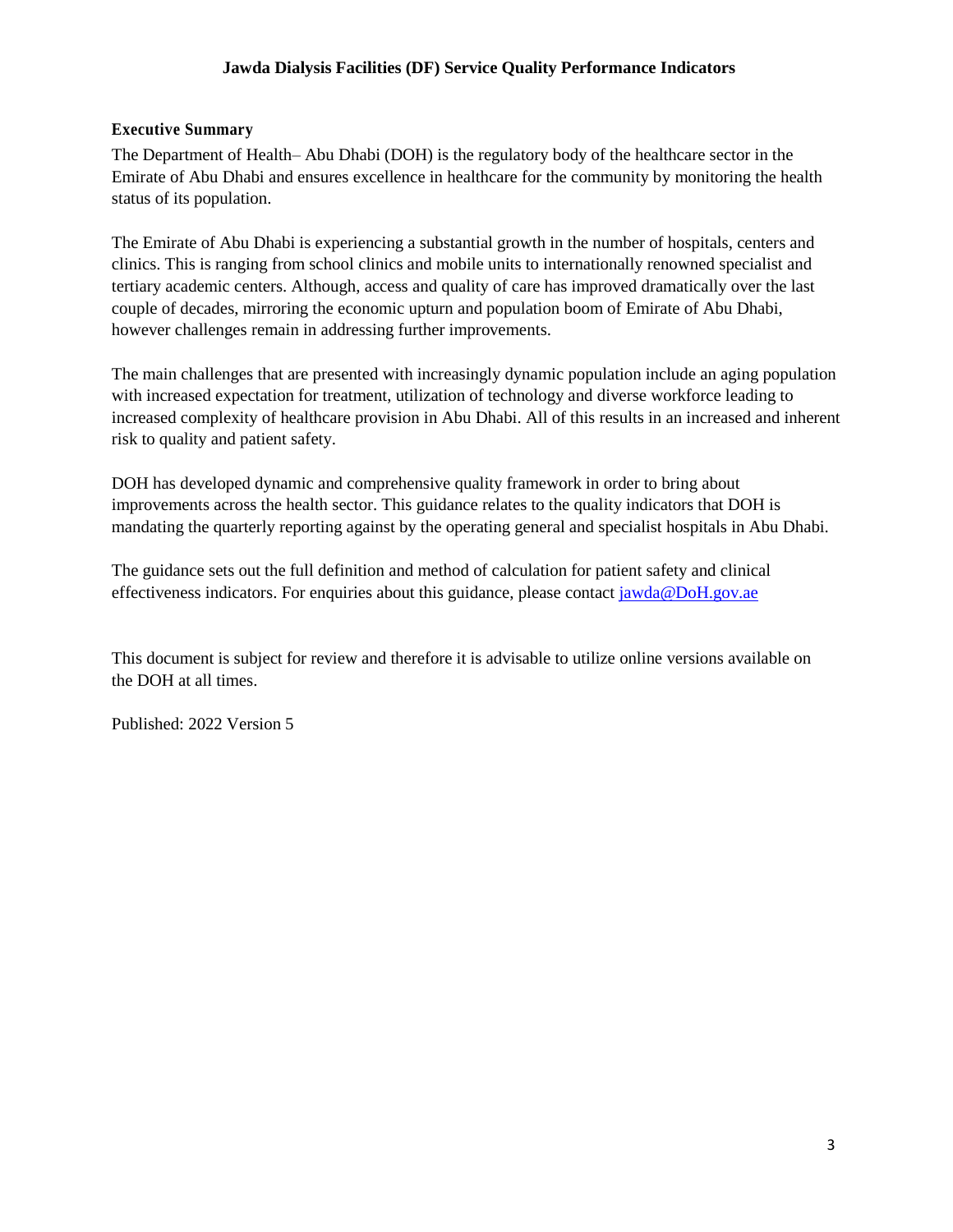#### **Jawda Dialysis Facilities (DF) Service Quality Performance Indicators**

#### **About this Guidance**

The guidance sets out the definitions and reporting frequency of JAWDA Dialysis Facilities (DF) performance indicators. The Department of Health (DoH), with consultation from local and international expertise of kidney diseases, has developed Dialysis Facilities Performance Indicators that are aimed for assessing the degree to which a provider competently and safely delivers the appropriate clinical services to the patient within the optimal period of time.

The Jawda KPI for hemodialysis patients in this guidance include measures to monitor I.e. how well dialysis centers care for their patients, how often dialysis centers follow best practices and how effective they are at keeping patients healthy, and how patients feel about their experience at dialysis centers. Healthcare providers are the most qualified professionals to develop and evaluate quality of care for kidney disease patients; therefore, it is crucial that clinicians retain a leadership position in defining performance among dialysis healthcare providers.

#### **Who is this guidance for?**

All DoH licensed Dialysis/Homecare centers providing hemodialysis (outpatient or Home dialysis) services in the Emirate of Abu Dhabi.

#### **How do I follow this guidance?**

Each provider will nominate one member of staff to coordinate, collect, monitor and report Dialysis services quality indicators data as per communicated dates. The nominated healthcare facility lead must in the first instance e-mail their contact details (if different from previous submission) t[o](mailto:JAWDA@doh.gov.ae/) [JAWDA@doh.gov.ae](mailto:JAWDA@doh.gov.ae/) and submit the required quarterly quality performance indicators through Jawda online portal.

#### **What are the Regulation related to this guidance?**

- Legislation establishing the Health Sector
- Department of Health Standard for primary care issued March 200 <https://www.doh.gov.ae/en/resources/standards>
- As per DoH [Policy for Quality and Patient Safety](https://www.haad.ae/HAAD/LinkClick.aspx?fileticket=Jrh93s-AyUA%3d&tabid=1276) [i](https://www.haad.ae/HAAD/LinkClick.aspx?fileticket=Jrh93s-AyUA%3d&tabid=1276)ssued January 15th 2017, this guidance applies to all DoH Licensed Dialysis/Homecare centers Facilities in the Emirate of Abu Dhabi in accordance with the requirements set out in this Standard.
- Current DoH Standard for renal dialysis clinical services.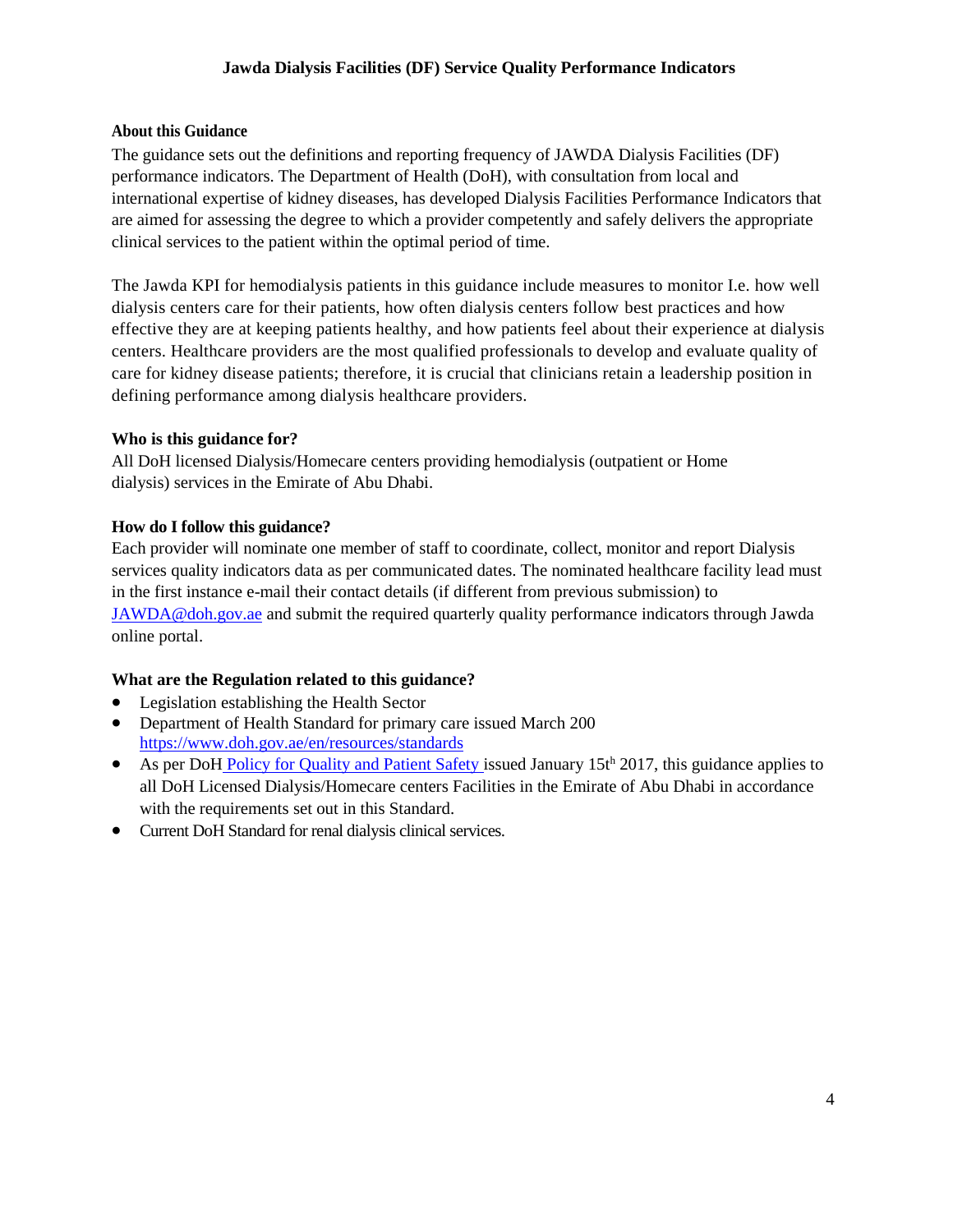## **Dialysis Facility Quality Indicators**

| <b>KPI Description (title):</b>                 | Avoiding unnecessary transfusion                                                                                                                                                                                                                                                                                                                                                                                                                                                                                                                                                                                                                                                                                                                                                                                                                                                                                                                                                                                                                                                                                                                                                                         |
|-------------------------------------------------|----------------------------------------------------------------------------------------------------------------------------------------------------------------------------------------------------------------------------------------------------------------------------------------------------------------------------------------------------------------------------------------------------------------------------------------------------------------------------------------------------------------------------------------------------------------------------------------------------------------------------------------------------------------------------------------------------------------------------------------------------------------------------------------------------------------------------------------------------------------------------------------------------------------------------------------------------------------------------------------------------------------------------------------------------------------------------------------------------------------------------------------------------------------------------------------------------------|
| <b>Domain</b>                                   | <b>Clinical Effectiveness</b>                                                                                                                                                                                                                                                                                                                                                                                                                                                                                                                                                                                                                                                                                                                                                                                                                                                                                                                                                                                                                                                                                                                                                                            |
| <b>Sub-Domain</b>                               | Outcome                                                                                                                                                                                                                                                                                                                                                                                                                                                                                                                                                                                                                                                                                                                                                                                                                                                                                                                                                                                                                                                                                                                                                                                                  |
| <b>Definition:</b>                              | Percentage of hemodialysis adult patients (18 years or older) who received red cell<br>blood transfusion during the reporting period.                                                                                                                                                                                                                                                                                                                                                                                                                                                                                                                                                                                                                                                                                                                                                                                                                                                                                                                                                                                                                                                                    |
| <b>Calculation:</b>                             | Numerator: Number of all adult -hemodialysis patients who received red blood cell<br>transfusion during the reporting period.<br>Report the sum of the numerators for each month<br>Numerator HCPCS code for red blood cell (P9010, P9011, P9016, P9021, P9022,<br>P9038, P9039, P9040, P9051, P9054, P9056, P9058, 36430)<br>Denominator: Count of total adult patients from each month of the reporting period, who<br>are on haemodialysis (in-centre or at home) and are regularly receiving treatment in this<br>facility and been patients in the centre for $>= 90$ days.<br>Report the sum of the denominators for each month<br>Denominator Dialysis service code (14-01), CPT; 90935, 93937)<br><b>Denominator Exclusion:</b><br>Pediatric patients (<18 years old)<br>Patient on ESRD treatment for less than 90 days.<br>Patient with haemoglobinopathy (e.g., Sickle cell anemia, thalassemia, hemolytic anemia,<br>aplastic anemia)<br>Patients on dialysis at the same facility for fewer than 11 session a month for patients<br>who have 3 sessions per week<br>Patients on dialysis at the same facility for fewer than 7 session a month for patients who<br>have 2 sessions per week |
| <b>Reporting Frequency:</b>                     | Quarterly                                                                                                                                                                                                                                                                                                                                                                                                                                                                                                                                                                                                                                                                                                                                                                                                                                                                                                                                                                                                                                                                                                                                                                                                |
| <b>Unit of Measure:</b>                         | Percentage                                                                                                                                                                                                                                                                                                                                                                                                                                                                                                                                                                                                                                                                                                                                                                                                                                                                                                                                                                                                                                                                                                                                                                                               |
| <b>International</b><br>comparison if available | Medicare.gov - the Official U.S. Government Site for Medicare Dialysis FacilityCompare                                                                                                                                                                                                                                                                                                                                                                                                                                                                                                                                                                                                                                                                                                                                                                                                                                                                                                                                                                                                                                                                                                                   |
| <b>Desired direction:</b>                       | <5% of patients should receive a transfusion every month                                                                                                                                                                                                                                                                                                                                                                                                                                                                                                                                                                                                                                                                                                                                                                                                                                                                                                                                                                                                                                                                                                                                                 |
|                                                 | <b>Notes for all providers</b>                                                                                                                                                                                                                                                                                                                                                                                                                                                                                                                                                                                                                                                                                                                                                                                                                                                                                                                                                                                                                                                                                                                                                                           |
| Data sources and<br>guidance:                   | Patient medical record file<br>$\bullet$<br><b>Blood Bank transfusion cards</b><br>Administrative data                                                                                                                                                                                                                                                                                                                                                                                                                                                                                                                                                                                                                                                                                                                                                                                                                                                                                                                                                                                                                                                                                                   |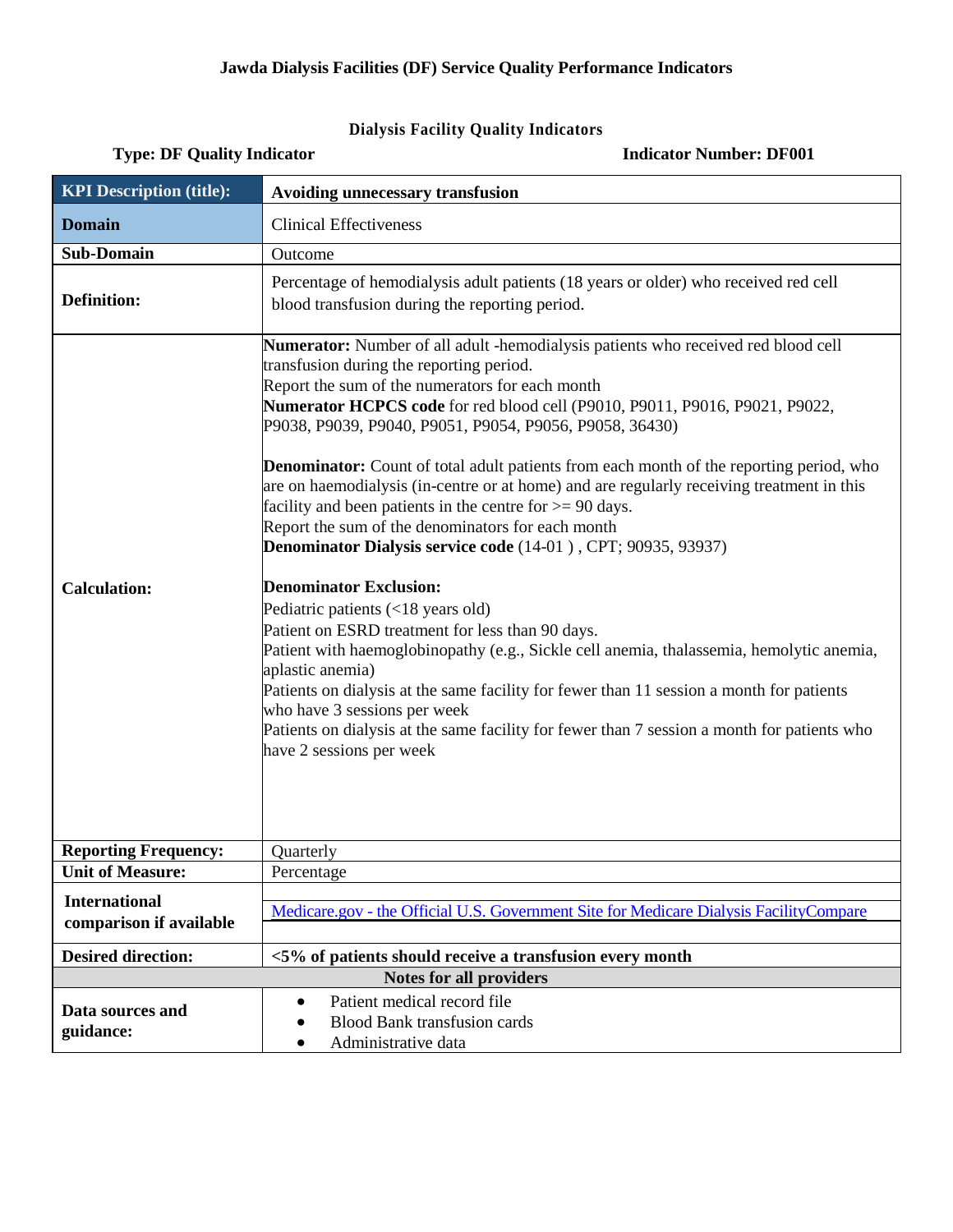| <b>KPI Description (title):</b>                 | Preventing bloodstream infection in hemodialysis outpatients                                                                                                                                                                                                                                                                                                                                                                                                                                                                                                                                                                                                                                                                                                                           |
|-------------------------------------------------|----------------------------------------------------------------------------------------------------------------------------------------------------------------------------------------------------------------------------------------------------------------------------------------------------------------------------------------------------------------------------------------------------------------------------------------------------------------------------------------------------------------------------------------------------------------------------------------------------------------------------------------------------------------------------------------------------------------------------------------------------------------------------------------|
| <b>Domain</b>                                   | <b>Patient Safety</b>                                                                                                                                                                                                                                                                                                                                                                                                                                                                                                                                                                                                                                                                                                                                                                  |
| <b>Sub-Domain</b>                               | Outcome                                                                                                                                                                                                                                                                                                                                                                                                                                                                                                                                                                                                                                                                                                                                                                                |
| <b>Definition:</b>                              | Percentage of bloodstream infection among patients receiving hemodialysis at<br>outpatient hemodialysis centers.                                                                                                                                                                                                                                                                                                                                                                                                                                                                                                                                                                                                                                                                       |
| <b>Calculation:</b>                             | Numerator: Count the number of new positive blood culture events based on blood<br>cultures drawn as an outpatient or within 1 calendar day after a hospital admission.<br>(A positive blood culture is considered a new event and counted only if it occurred<br>21 days or more after a previous positive blood culture in the same patient)<br>Report the sum of the numerators for each month<br><b>Denominator:</b> Count of total number of adult HD patients each month of the<br>reporting period, who are on haemodialysis (in-centre or at home).<br>Do not count the same patient more than once for the reporting period.<br>Report the sum of the denominators for each month<br><b>Denominator Exclusions:</b><br>Patients receiving inpatient hemodialysis are excluded |
| <b>Reporting Frequency:</b>                     | Quarterly                                                                                                                                                                                                                                                                                                                                                                                                                                                                                                                                                                                                                                                                                                                                                                              |
| <b>Unit of Measure:</b>                         | Percentage                                                                                                                                                                                                                                                                                                                                                                                                                                                                                                                                                                                                                                                                                                                                                                             |
| <b>International</b><br>comparison if available | KDOQI, USA, National Kidney Foundation,<br>http://www.therenalnetwork.org/development/quality-improvement/kdoqi-<br>guidelines/                                                                                                                                                                                                                                                                                                                                                                                                                                                                                                                                                                                                                                                        |
| <b>Desired direction:</b>                       | $<$ 2 infections/100 patient months                                                                                                                                                                                                                                                                                                                                                                                                                                                                                                                                                                                                                                                                                                                                                    |
|                                                 | <b>Notes for all providers</b>                                                                                                                                                                                                                                                                                                                                                                                                                                                                                                                                                                                                                                                                                                                                                         |
| Data sources and<br>guidance:                   | -Patient medical record<br>-Administrative data                                                                                                                                                                                                                                                                                                                                                                                                                                                                                                                                                                                                                                                                                                                                        |
|                                                 |                                                                                                                                                                                                                                                                                                                                                                                                                                                                                                                                                                                                                                                                                                                                                                                        |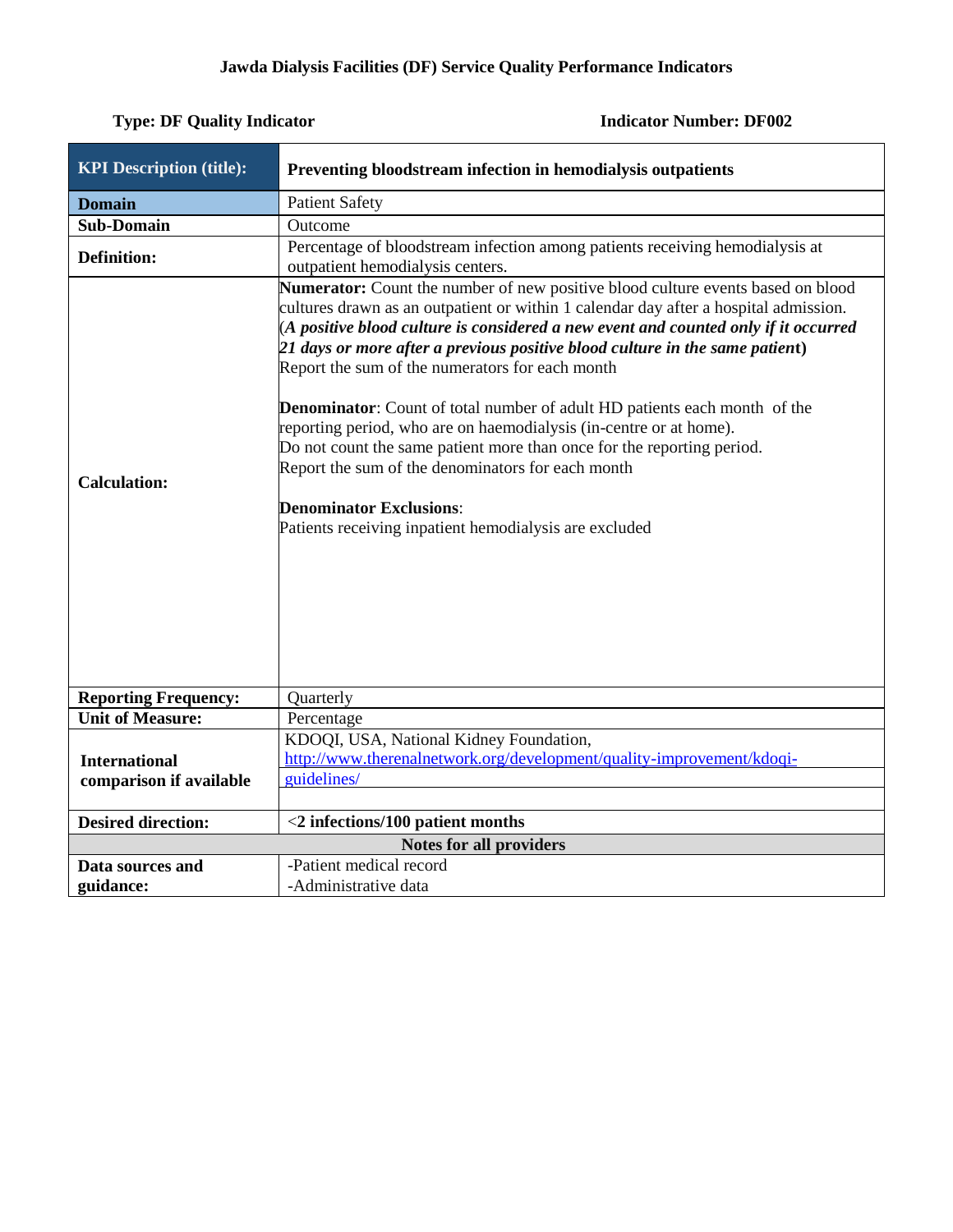| <b>KPI Description (title):</b>                 | <b>Removing waste from blood</b>                                                                                                                                                                                                                                                                                                                                                                                                                                                                                                                                                                                                                                                                                                                                                                                                                                                                                                                                                         |
|-------------------------------------------------|------------------------------------------------------------------------------------------------------------------------------------------------------------------------------------------------------------------------------------------------------------------------------------------------------------------------------------------------------------------------------------------------------------------------------------------------------------------------------------------------------------------------------------------------------------------------------------------------------------------------------------------------------------------------------------------------------------------------------------------------------------------------------------------------------------------------------------------------------------------------------------------------------------------------------------------------------------------------------------------|
| <b>Domain</b>                                   | <b>Clinical Effectiveness</b>                                                                                                                                                                                                                                                                                                                                                                                                                                                                                                                                                                                                                                                                                                                                                                                                                                                                                                                                                            |
| <b>Sub-Domain</b>                               | Outcome                                                                                                                                                                                                                                                                                                                                                                                                                                                                                                                                                                                                                                                                                                                                                                                                                                                                                                                                                                                  |
| <b>Definition:</b>                              | Percentage of adult hemodialysis patients (18 years or older) who had enough waste<br>removed from their blood during hemodialysis and achieved single pool kt/v of $>1.4$ or<br>combined equilibrated Kt/V (ceKt/V) $\geq$ 1.2.                                                                                                                                                                                                                                                                                                                                                                                                                                                                                                                                                                                                                                                                                                                                                         |
| <b>Calculation:</b>                             | Numerator: Count number of chronic haemodialysis adult patients who achieve<br>spKt/V $\geq$ 1.4 or ceKt/V of $\geq$ 1.2 per 30 days.<br>Report the last measurement in the reporting period<br><b>Denominator:</b> Count of total adult patients from each month of the reporting period,<br>who are on haemodialysis (in-centre or at home) and regularly receiving treatment in<br>this facility for $>= 90$ days.<br>Report the denominator pertaining to the last measurement period<br>Do not count the same patient more than once for the reporting period.<br><b>Denominator Exclusions:</b><br>Pediatric patients (<18 years old)<br>Patient on ESRD treatment for less than 90 days<br>Patients on Peritoneal Dialysis<br>Patients on dialysis at the same facility for fewer than 11 session a month for patients who<br>have 3 sessions per week<br>Patients on dialysis at the same facility for fewer than 7 session a month for patients who<br>have 2 sessions per week |
| <b>Reporting Frequency:</b>                     | Quarterly                                                                                                                                                                                                                                                                                                                                                                                                                                                                                                                                                                                                                                                                                                                                                                                                                                                                                                                                                                                |
| <b>Unit of Measure:</b>                         | Percentage                                                                                                                                                                                                                                                                                                                                                                                                                                                                                                                                                                                                                                                                                                                                                                                                                                                                                                                                                                               |
| <b>International</b><br>comparison if available | Medicare.gov - the Official U.S. Government Site for Medicare Dialysis FacilityCompare                                                                                                                                                                                                                                                                                                                                                                                                                                                                                                                                                                                                                                                                                                                                                                                                                                                                                                   |
| <b>Desired direction:</b>                       | Higher numbers are better                                                                                                                                                                                                                                                                                                                                                                                                                                                                                                                                                                                                                                                                                                                                                                                                                                                                                                                                                                |
| <b>Target</b>                                   | >85% to achieve a single pool of ceKt/V of $\geq$ 1.2 or spKT/V $\geq$ 1.4                                                                                                                                                                                                                                                                                                                                                                                                                                                                                                                                                                                                                                                                                                                                                                                                                                                                                                               |
|                                                 | <b>Notes for all providers</b>                                                                                                                                                                                                                                                                                                                                                                                                                                                                                                                                                                                                                                                                                                                                                                                                                                                                                                                                                           |
| Data sources and guidance:                      | -Patient medical record file<br>-Administrative data                                                                                                                                                                                                                                                                                                                                                                                                                                                                                                                                                                                                                                                                                                                                                                                                                                                                                                                                     |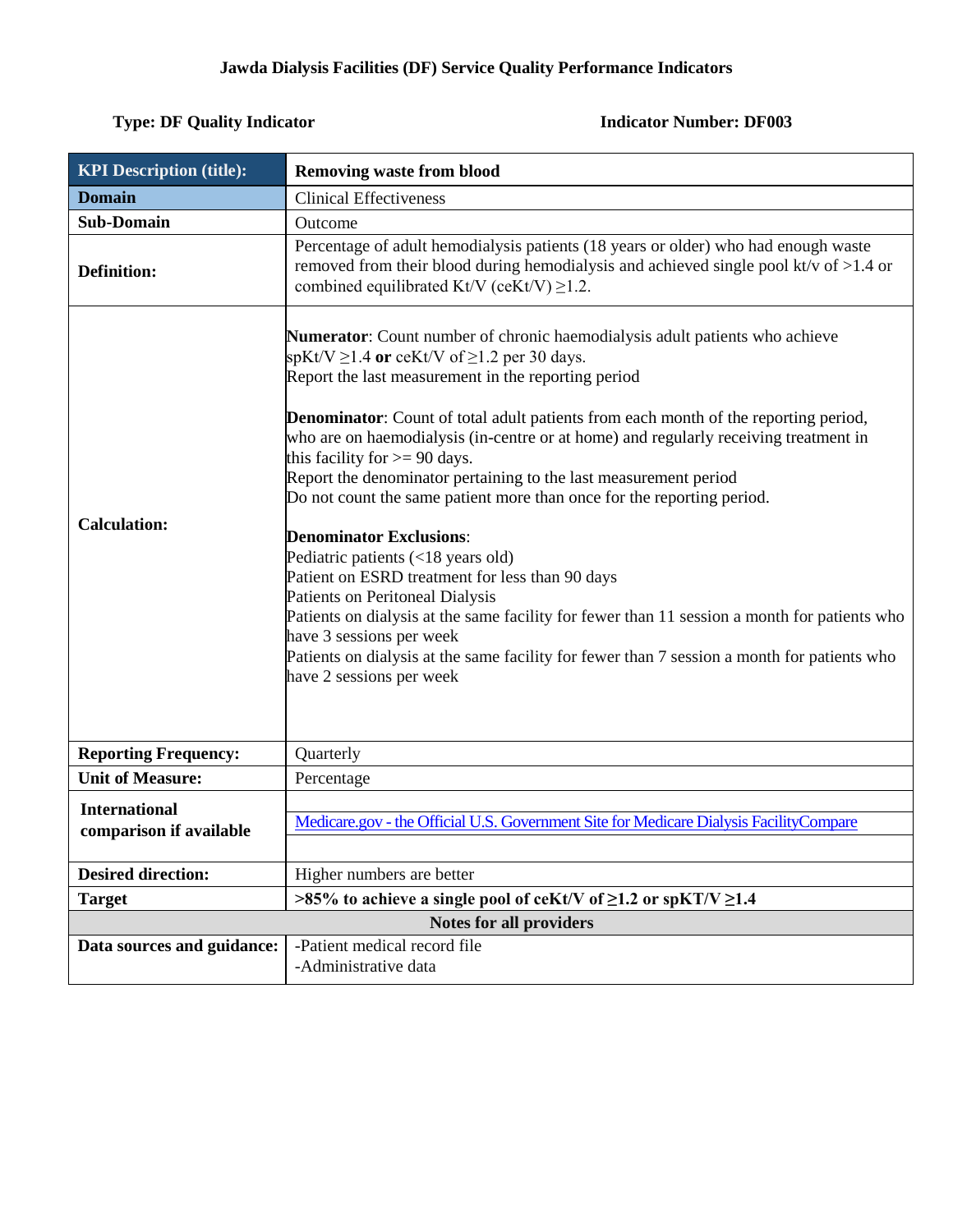| <b>KPI Description (title):</b>                 | Hemodialysis vascular access: Long-term Catheter Rate                                                                                                                                                                                                                                                                                                                                                                                                                                                                                                                                                                                                                                                                                                                                                                                                                                                                                                                                     |
|-------------------------------------------------|-------------------------------------------------------------------------------------------------------------------------------------------------------------------------------------------------------------------------------------------------------------------------------------------------------------------------------------------------------------------------------------------------------------------------------------------------------------------------------------------------------------------------------------------------------------------------------------------------------------------------------------------------------------------------------------------------------------------------------------------------------------------------------------------------------------------------------------------------------------------------------------------------------------------------------------------------------------------------------------------|
| <b>Domain</b>                                   | <b>Patient Safety</b>                                                                                                                                                                                                                                                                                                                                                                                                                                                                                                                                                                                                                                                                                                                                                                                                                                                                                                                                                                     |
| <b>Sub-Domain</b>                               | Outcome                                                                                                                                                                                                                                                                                                                                                                                                                                                                                                                                                                                                                                                                                                                                                                                                                                                                                                                                                                                   |
| <b>Definition:</b>                              | Percentage of adult hemodialysis patients (18 years or older) using a catheter<br>continuously for three months or longer for vascular access.                                                                                                                                                                                                                                                                                                                                                                                                                                                                                                                                                                                                                                                                                                                                                                                                                                            |
| <b>Calculation:</b>                             | Numerator: Count number of adult patients who were on maintenance hemodialysis<br>using a catheter continuously for three months or longer as of the last hemodialysis<br>session of the reporting period.<br>Report the sum of the numerators for each month<br><b>Denominator:</b> Count of total adult patients from each month of the reporting period,<br>who are on haemodialysis (in-centre or at home) and regularly receiving treatment in<br>this facility for $\geq$ 90 days.<br>Do not count the same patient more than once for the reporting period.<br>Report the sum of the denominators for each month<br><b>Denominator Exclusions:</b><br>Pediatric patients (<18 years old)<br>Patients on Peritoneal Dialysis<br>Patients on dialysis at the same facility for fewer than 11 session a month for patients who<br>have 3 sessions per week<br>Patients on dialysis at the same facility for fewer than 7 session a month for patients who<br>have 2 sessions per week |
| <b>Reporting Frequency:</b>                     | Quarterly                                                                                                                                                                                                                                                                                                                                                                                                                                                                                                                                                                                                                                                                                                                                                                                                                                                                                                                                                                                 |
| <b>Unit of Measure:</b>                         | Percentage                                                                                                                                                                                                                                                                                                                                                                                                                                                                                                                                                                                                                                                                                                                                                                                                                                                                                                                                                                                |
| <b>International</b><br>comparison if available | KDOQI, USA, National Kidney Foundation,<br>http://www.therenalnetwork.org/development/quality-improvement/kdoqi-<br>guidelines/                                                                                                                                                                                                                                                                                                                                                                                                                                                                                                                                                                                                                                                                                                                                                                                                                                                           |
| <b>Desired direction:</b>                       | $\langle 20\%$ of patients should be using a catheter.                                                                                                                                                                                                                                                                                                                                                                                                                                                                                                                                                                                                                                                                                                                                                                                                                                                                                                                                    |
|                                                 | Notes for all providers                                                                                                                                                                                                                                                                                                                                                                                                                                                                                                                                                                                                                                                                                                                                                                                                                                                                                                                                                                   |
| Data sources and guidance:                      | -Patient medical record                                                                                                                                                                                                                                                                                                                                                                                                                                                                                                                                                                                                                                                                                                                                                                                                                                                                                                                                                                   |
|                                                 | -Administrative data                                                                                                                                                                                                                                                                                                                                                                                                                                                                                                                                                                                                                                                                                                                                                                                                                                                                                                                                                                      |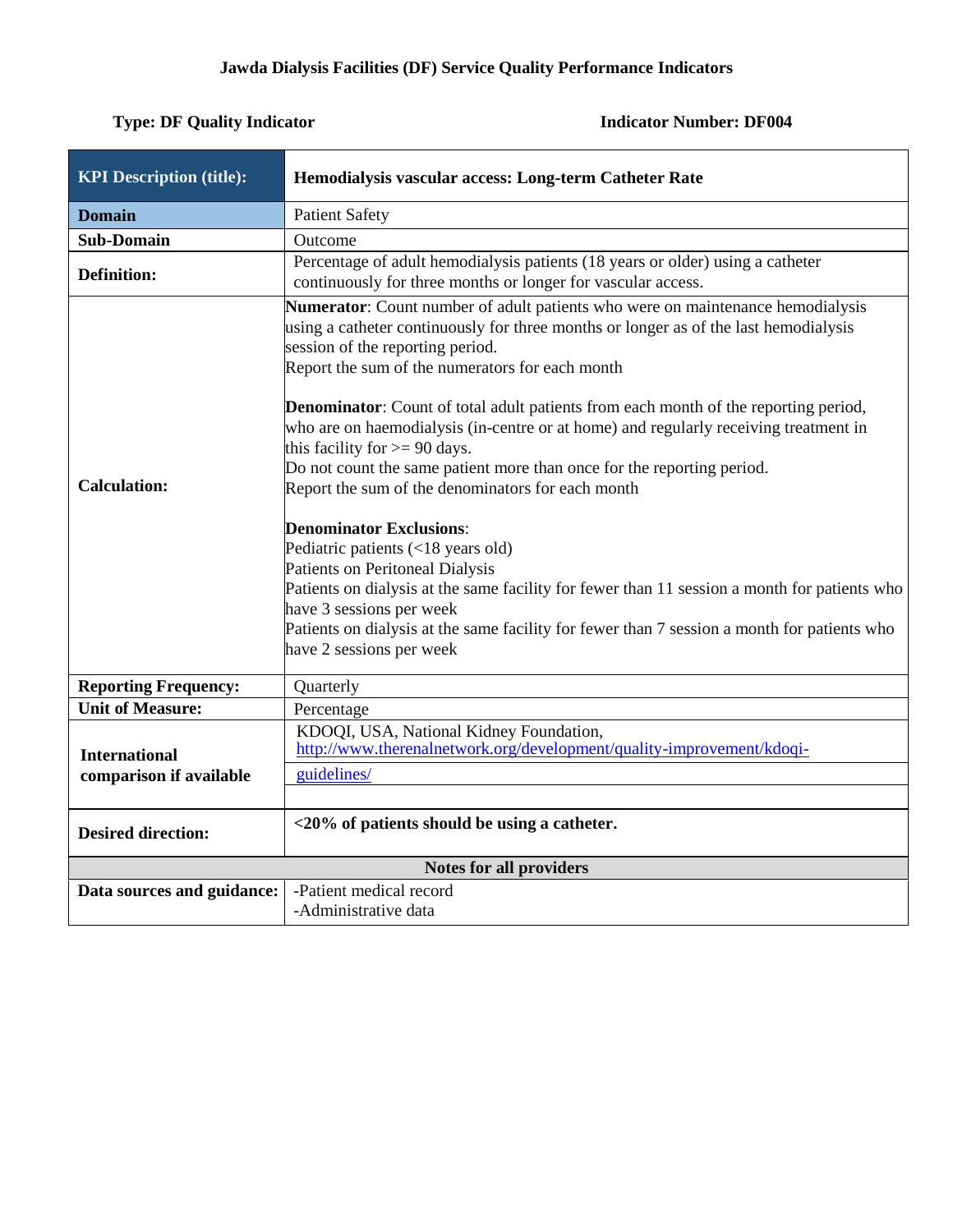| <b>KPI Description (title):</b>                        | Frequency of emergency visit                                                                                                                                                                                                                                                                                                                                                                                                                                                                                                                                                                                                                                                                                                                                                                                                                                                                                                         |
|--------------------------------------------------------|--------------------------------------------------------------------------------------------------------------------------------------------------------------------------------------------------------------------------------------------------------------------------------------------------------------------------------------------------------------------------------------------------------------------------------------------------------------------------------------------------------------------------------------------------------------------------------------------------------------------------------------------------------------------------------------------------------------------------------------------------------------------------------------------------------------------------------------------------------------------------------------------------------------------------------------|
| <b>Domain</b>                                          | <b>Patient Safety</b>                                                                                                                                                                                                                                                                                                                                                                                                                                                                                                                                                                                                                                                                                                                                                                                                                                                                                                                |
| <b>Sub-Domain</b>                                      | Access                                                                                                                                                                                                                                                                                                                                                                                                                                                                                                                                                                                                                                                                                                                                                                                                                                                                                                                               |
| <b>Definition:</b>                                     | Rate of unplanned emergency or urgent care visits among adult hemodialysis<br>patients (18 years or older) without being admitted to the hospital                                                                                                                                                                                                                                                                                                                                                                                                                                                                                                                                                                                                                                                                                                                                                                                    |
| <b>Calculation:</b>                                    | Numerator: Number of unplanned emergency or urgent care visits among adult<br>hemodialysis patients (18 years or older) during the reporting period. (Count # of<br>attendance in the emergency or urgent care visits rather than the number of<br><i>patients</i> )<br>Report the sum of the numerators for each month<br><b>Denominator:</b> Count of total adult patients from each month of the reporting<br>period, who are on haemodialysis (in-centre or at home) and regularly receiving<br>treatment in this facility for $>= 90$ days.<br>Report the sum of the denominators for each month<br><b>Denominator Exclusions:</b><br>Pediatric patients (<18 years old)<br>Patients on dialysis at the same facility for fewer than 11 session a month for patients<br>who have 3 sessions per week<br>Patients on dialysis at the same facility for fewer than 7 session a month for patients<br>who have 2 sessions per week |
| <b>Reporting Frequency:</b><br><b>Unit of Measure:</b> | Quarterly<br>Percentage                                                                                                                                                                                                                                                                                                                                                                                                                                                                                                                                                                                                                                                                                                                                                                                                                                                                                                              |
| <b>International</b><br>comparison if available        | KDOQI, USA, National Kidney Foundation,<br>http://www.therenalnetwork.org/development/quality-improvement/kdoqi-<br>guidelines/                                                                                                                                                                                                                                                                                                                                                                                                                                                                                                                                                                                                                                                                                                                                                                                                      |
| <b>Desired direction:</b>                              | Lower number are better                                                                                                                                                                                                                                                                                                                                                                                                                                                                                                                                                                                                                                                                                                                                                                                                                                                                                                              |
|                                                        | <b>Notes for all providers</b>                                                                                                                                                                                                                                                                                                                                                                                                                                                                                                                                                                                                                                                                                                                                                                                                                                                                                                       |
| Data sources and                                       | -Patient medical record                                                                                                                                                                                                                                                                                                                                                                                                                                                                                                                                                                                                                                                                                                                                                                                                                                                                                                              |
| guidance:                                              | -Administrative data                                                                                                                                                                                                                                                                                                                                                                                                                                                                                                                                                                                                                                                                                                                                                                                                                                                                                                                 |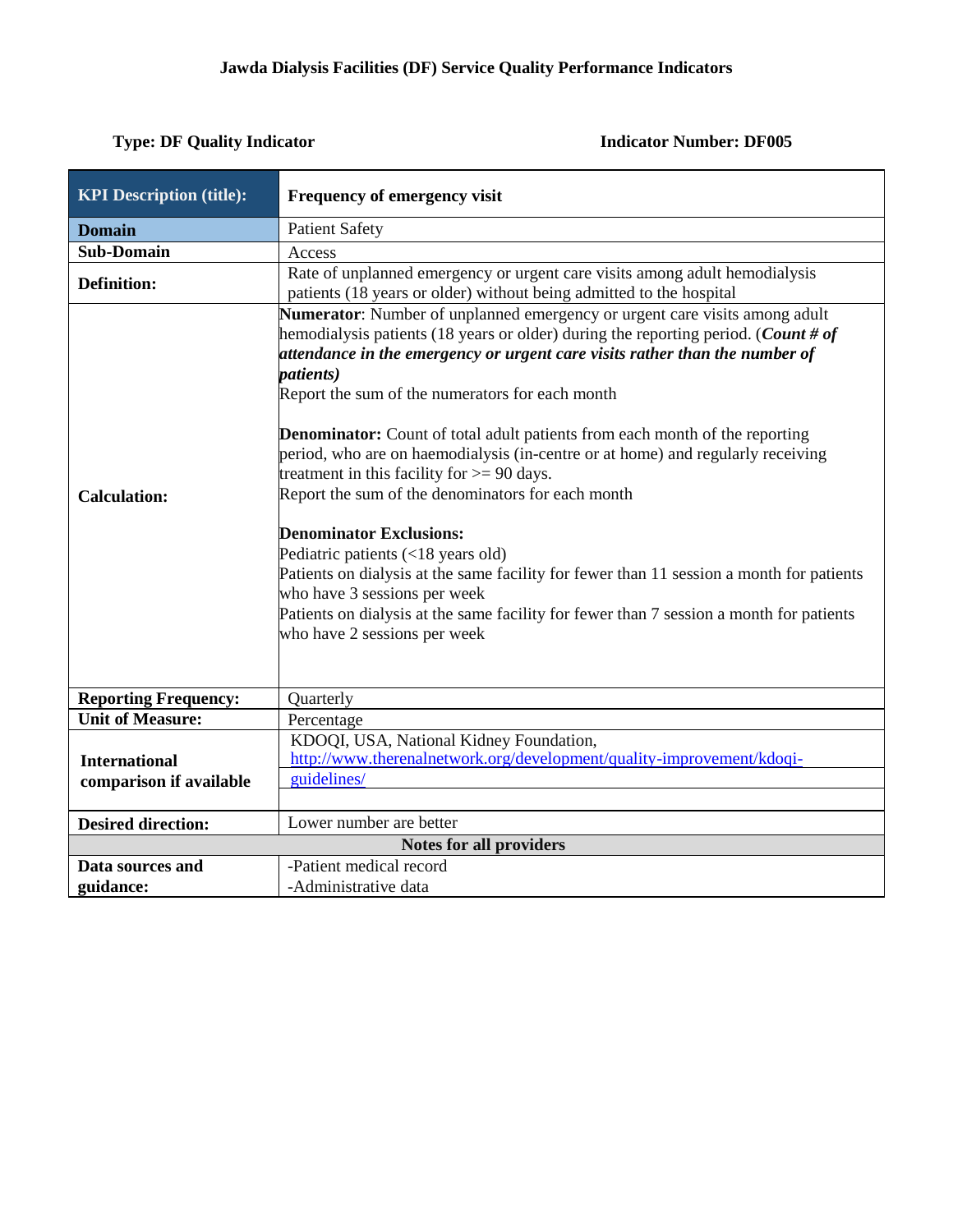| <b>KPI Description (title):</b>                 | <b>Frequency of hospital admission</b>                                                                                                                                                                                                                                                                                                                                                                                                                                                                                                                                                                                                                                                                                                                                                                                                                |
|-------------------------------------------------|-------------------------------------------------------------------------------------------------------------------------------------------------------------------------------------------------------------------------------------------------------------------------------------------------------------------------------------------------------------------------------------------------------------------------------------------------------------------------------------------------------------------------------------------------------------------------------------------------------------------------------------------------------------------------------------------------------------------------------------------------------------------------------------------------------------------------------------------------------|
| <b>Domain</b>                                   | <b>Patient Safety</b>                                                                                                                                                                                                                                                                                                                                                                                                                                                                                                                                                                                                                                                                                                                                                                                                                                 |
| <b>Sub-Domain</b>                               | Outcome                                                                                                                                                                                                                                                                                                                                                                                                                                                                                                                                                                                                                                                                                                                                                                                                                                               |
| <b>Definition:</b>                              | Percentage of unplanned hospital admission among adult hemodialysis patients 18<br>years or older).                                                                                                                                                                                                                                                                                                                                                                                                                                                                                                                                                                                                                                                                                                                                                   |
| <b>Calculation:</b>                             | Numerator: Total number of unplanned inpatient hospital admissions among adult<br>hemodialysis patients during the reporting period. (Count the admission rather than<br>the patient)<br>Report the sum of the numerators for each month<br><b>Denominator:</b> Count of total adult patients from each month of the reporting<br>period, who are on haemodialysis (in-centre or at home) and regularly receiving<br>treatment in this facility for $>= 90$ days.<br>Report the sum of the denominators for each month<br><b>Denominator Exclusions:</b><br>Pediatric patients (<18 years old)<br>Patients on dialysis at the same facility for fewer than 11 session a month for patients<br>who have 3 sessions per week<br>Patients on dialysis at the same facility for fewer than 7 session a month for patients<br>who have 2 sessions per week |
| <b>Reporting Frequency:</b>                     | Quarterly                                                                                                                                                                                                                                                                                                                                                                                                                                                                                                                                                                                                                                                                                                                                                                                                                                             |
| <b>Unit of Measure:</b>                         | Percentage                                                                                                                                                                                                                                                                                                                                                                                                                                                                                                                                                                                                                                                                                                                                                                                                                                            |
| <b>International</b><br>comparison if available | KDOQI, USA, National Kidney Foundation,<br>http://www.therenalnetwork.org/development/quality-improvement/kdoqi-<br>guidelines/                                                                                                                                                                                                                                                                                                                                                                                                                                                                                                                                                                                                                                                                                                                       |
| <b>Desired direction:</b>                       | Lower number are better                                                                                                                                                                                                                                                                                                                                                                                                                                                                                                                                                                                                                                                                                                                                                                                                                               |
|                                                 | <b>Notes for all providers</b>                                                                                                                                                                                                                                                                                                                                                                                                                                                                                                                                                                                                                                                                                                                                                                                                                        |
| Data sources and                                | -Patient medical record                                                                                                                                                                                                                                                                                                                                                                                                                                                                                                                                                                                                                                                                                                                                                                                                                               |
| guidance:                                       | -Administrative data                                                                                                                                                                                                                                                                                                                                                                                                                                                                                                                                                                                                                                                                                                                                                                                                                                  |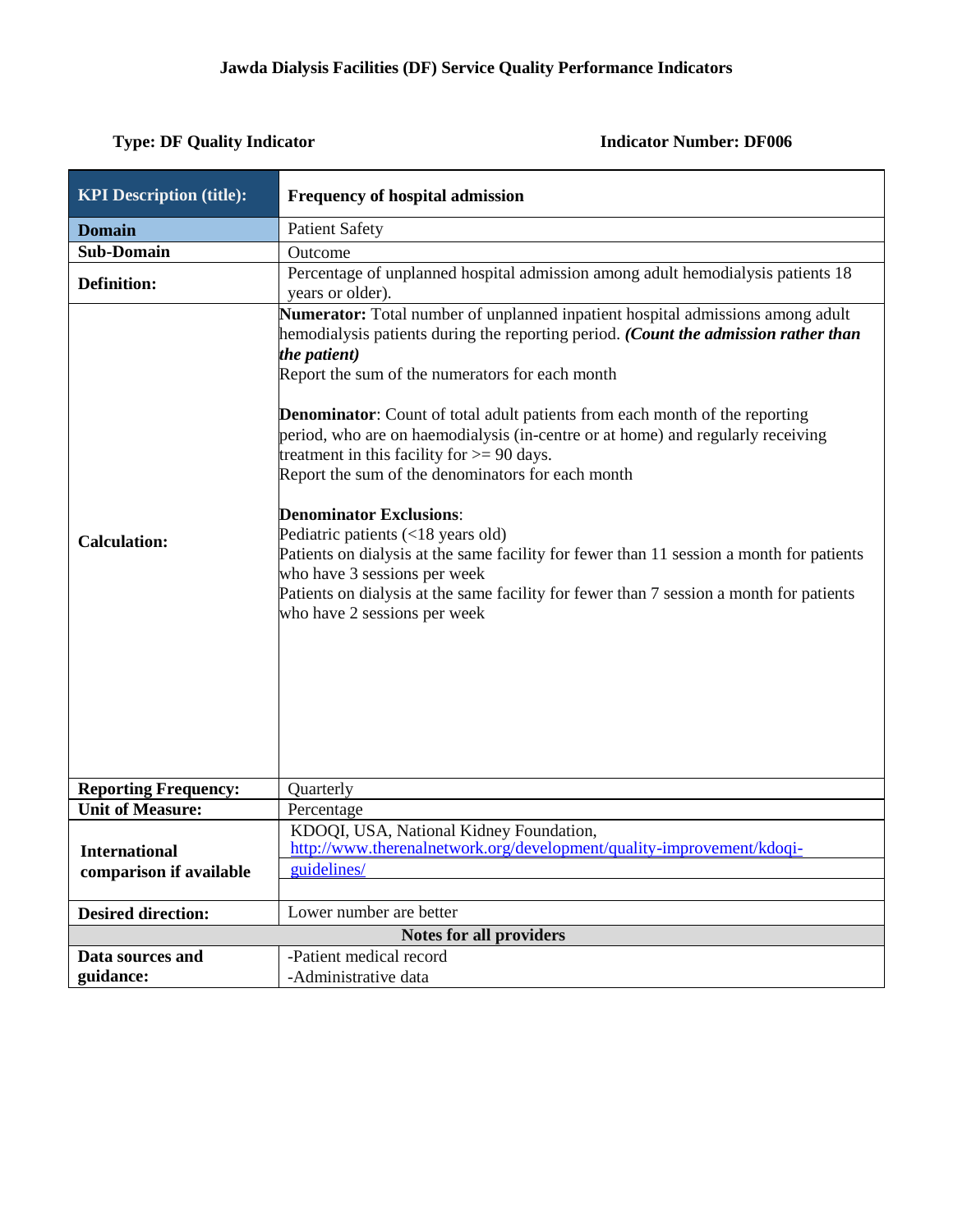| <b>KPI Description (title):</b>                 | Anemia management                                                                                                                                                                                                                                                                                                                                                                                                                                                                                                                                                                                                                                                                                                                                                                                                                                                                                                                                                                                                                                                                                                                                                                                                             |
|-------------------------------------------------|-------------------------------------------------------------------------------------------------------------------------------------------------------------------------------------------------------------------------------------------------------------------------------------------------------------------------------------------------------------------------------------------------------------------------------------------------------------------------------------------------------------------------------------------------------------------------------------------------------------------------------------------------------------------------------------------------------------------------------------------------------------------------------------------------------------------------------------------------------------------------------------------------------------------------------------------------------------------------------------------------------------------------------------------------------------------------------------------------------------------------------------------------------------------------------------------------------------------------------|
| <b>Domain</b>                                   | <b>Clinical Effectiveness</b>                                                                                                                                                                                                                                                                                                                                                                                                                                                                                                                                                                                                                                                                                                                                                                                                                                                                                                                                                                                                                                                                                                                                                                                                 |
| <b>Sub-Domain</b>                               | Process                                                                                                                                                                                                                                                                                                                                                                                                                                                                                                                                                                                                                                                                                                                                                                                                                                                                                                                                                                                                                                                                                                                                                                                                                       |
| <b>Definition:</b>                              | Percentage of adult hemodialysis patients (18 years or older) who were measured their<br>hemoglobin level and achieved a pre dialysis hemoglobin in the range of $100-120$ g/L.                                                                                                                                                                                                                                                                                                                                                                                                                                                                                                                                                                                                                                                                                                                                                                                                                                                                                                                                                                                                                                               |
| <b>Calculation:</b>                             | <b>Numerator:</b> Count number of hemodialysis adult patients with $\geq$ 90 days of dialysis treatment<br>who are achieved a hemoglobin level in the range of 100-120 during the reporting period the<br>unit should be $g/L$ (100-120).<br>Report the last measurement in the reporting period<br>Patients with a hemoglobin $>120$ g/l who had not received an ESA in the previous month are<br>considered to have met the target.<br><b>Denominator:</b> Count of total adult patients from each month of the reporting period, who are on<br>haemodialysis (in-centre or at home) and regularly receiving treatment in this facility for $\geq$ = 90<br>days.<br>Do not count the same patient more than once for the reporting period.<br>Report the denominator pertaining to the last measurement period<br><b>Denominator Exclusions:</b><br>Pediatric patients (<18 years old)<br>Patients on acute hemodialysis, peritoneal dialysis, or pediatric patients<br>Patients on dialysis at the same facility for fewer than 11 session a month for patients who have<br>3 sessions per week<br>Patients on dialysis at the same facility for fewer than 7 session a month for patients who have 2<br>sessions per week |
| <b>Reporting Frequency:</b>                     | Quarterly                                                                                                                                                                                                                                                                                                                                                                                                                                                                                                                                                                                                                                                                                                                                                                                                                                                                                                                                                                                                                                                                                                                                                                                                                     |
| <b>Unit of Measure:</b>                         | Percentage                                                                                                                                                                                                                                                                                                                                                                                                                                                                                                                                                                                                                                                                                                                                                                                                                                                                                                                                                                                                                                                                                                                                                                                                                    |
|                                                 | KDOQI, USA, National Kidney Foundation,<br>http://www.therenalnetwork.org/development/quality-improvement/kdoqi-                                                                                                                                                                                                                                                                                                                                                                                                                                                                                                                                                                                                                                                                                                                                                                                                                                                                                                                                                                                                                                                                                                              |
| <b>International comparison if</b><br>available | guidelines/<br>http://www.arborresearch.org/pdf/Number_of_pts_less_than_10.pdf                                                                                                                                                                                                                                                                                                                                                                                                                                                                                                                                                                                                                                                                                                                                                                                                                                                                                                                                                                                                                                                                                                                                                |
|                                                 | http://qualitymeasures.ahrq.gov/content.aspx?id=27358&search=hemoglobin+%3C10                                                                                                                                                                                                                                                                                                                                                                                                                                                                                                                                                                                                                                                                                                                                                                                                                                                                                                                                                                                                                                                                                                                                                 |
| <b>Desired direction:</b>                       | Higher is better                                                                                                                                                                                                                                                                                                                                                                                                                                                                                                                                                                                                                                                                                                                                                                                                                                                                                                                                                                                                                                                                                                                                                                                                              |
| <b>Target</b>                                   | 70 % of dialysis patient should achieve pre-hemodialysis (hemogobulin~100-120 $g/L$ )                                                                                                                                                                                                                                                                                                                                                                                                                                                                                                                                                                                                                                                                                                                                                                                                                                                                                                                                                                                                                                                                                                                                         |
|                                                 | <b>Notes for all providers</b>                                                                                                                                                                                                                                                                                                                                                                                                                                                                                                                                                                                                                                                                                                                                                                                                                                                                                                                                                                                                                                                                                                                                                                                                |
| Data sources and<br>guidance:                   | -Patient medical record<br>-Administrative data                                                                                                                                                                                                                                                                                                                                                                                                                                                                                                                                                                                                                                                                                                                                                                                                                                                                                                                                                                                                                                                                                                                                                                               |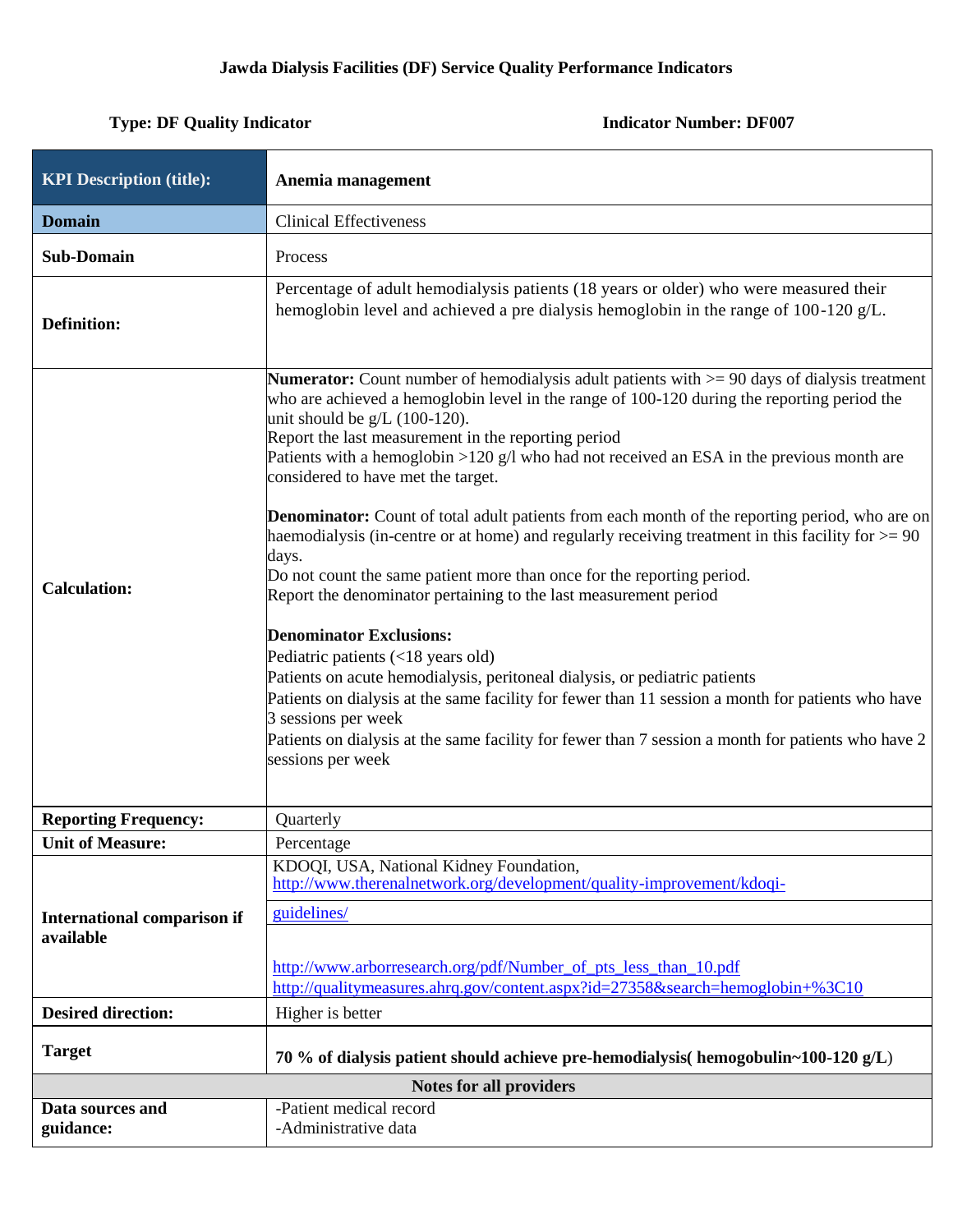## **Jawda Dialysis Facilities (DF) Service Quality Performance Indicators**

| KPI Description (title):              | Assessing nutritional status                                                                                                                                                                                                                                                                                                                                                                                                                                                                                                                                                                                                                                                                                                                                                                                                                                                                                                                     |
|---------------------------------------|--------------------------------------------------------------------------------------------------------------------------------------------------------------------------------------------------------------------------------------------------------------------------------------------------------------------------------------------------------------------------------------------------------------------------------------------------------------------------------------------------------------------------------------------------------------------------------------------------------------------------------------------------------------------------------------------------------------------------------------------------------------------------------------------------------------------------------------------------------------------------------------------------------------------------------------------------|
| Domain                                | <b>Clinical Effectiveness</b>                                                                                                                                                                                                                                                                                                                                                                                                                                                                                                                                                                                                                                                                                                                                                                                                                                                                                                                    |
| Sub-Domain                            | Process                                                                                                                                                                                                                                                                                                                                                                                                                                                                                                                                                                                                                                                                                                                                                                                                                                                                                                                                          |
| Definition:                           | Percentage of adult hemodialysis patients (18 years or older) who were measured their serum<br>albumin level and achieved a pre dialysis albumin level of $>=25g/L$                                                                                                                                                                                                                                                                                                                                                                                                                                                                                                                                                                                                                                                                                                                                                                              |
| Calculation:                          | <b>Numerator:</b> Count number of hemodialysis adult patients with $> = 90$ days of dialysis<br>treatment who are achieved pre-dialysis serum albumin level of $>=25g/L$ during the reporting<br>period.<br>Report the last measurement in the reporting period<br><b>Denominator:</b> Count of total adult patients from each month of the reporting period, who<br>are on haemodialysis (in-centre or at home) and regularly receiving treatment in this facility<br>for $>= 90$ days.<br>Report the denominator pertaining to the last measurement period<br><b>Denominator Exclusions:</b><br>Pediatric patients (<18 years old)<br>Patients with $< 90$ days of chronic hemodialysis<br>Patients on dialysis at the same facility for fewer than 11 session a month for patients who<br>have 3 sessions per week<br>Patients on dialysis at the same facility for fewer than 7 session a month for patients who<br>have 2 sessions per week |
| <b>Reporting Frequency:</b>           | Quarterly                                                                                                                                                                                                                                                                                                                                                                                                                                                                                                                                                                                                                                                                                                                                                                                                                                                                                                                                        |
| Unit of Measure:                      | Percentage                                                                                                                                                                                                                                                                                                                                                                                                                                                                                                                                                                                                                                                                                                                                                                                                                                                                                                                                       |
| International comparison if available | Medicare.gov - the Official U.S. Government Site for Medicare Dialysis Facility<br>Compare<br>http://qualitymeasures.ahrq.gov/content.aspx?id=28233&search=serum+albumin                                                                                                                                                                                                                                                                                                                                                                                                                                                                                                                                                                                                                                                                                                                                                                         |
| Desired direction:                    | Higher number are better                                                                                                                                                                                                                                                                                                                                                                                                                                                                                                                                                                                                                                                                                                                                                                                                                                                                                                                         |
| Target                                | 85% of patients should have a pre dialysis serum albumin $=$ >25 g/l.                                                                                                                                                                                                                                                                                                                                                                                                                                                                                                                                                                                                                                                                                                                                                                                                                                                                            |
|                                       | Notes for all providers                                                                                                                                                                                                                                                                                                                                                                                                                                                                                                                                                                                                                                                                                                                                                                                                                                                                                                                          |
| Data sources and guidance:            | -Patient medical record<br>-Administrative data                                                                                                                                                                                                                                                                                                                                                                                                                                                                                                                                                                                                                                                                                                                                                                                                                                                                                                  |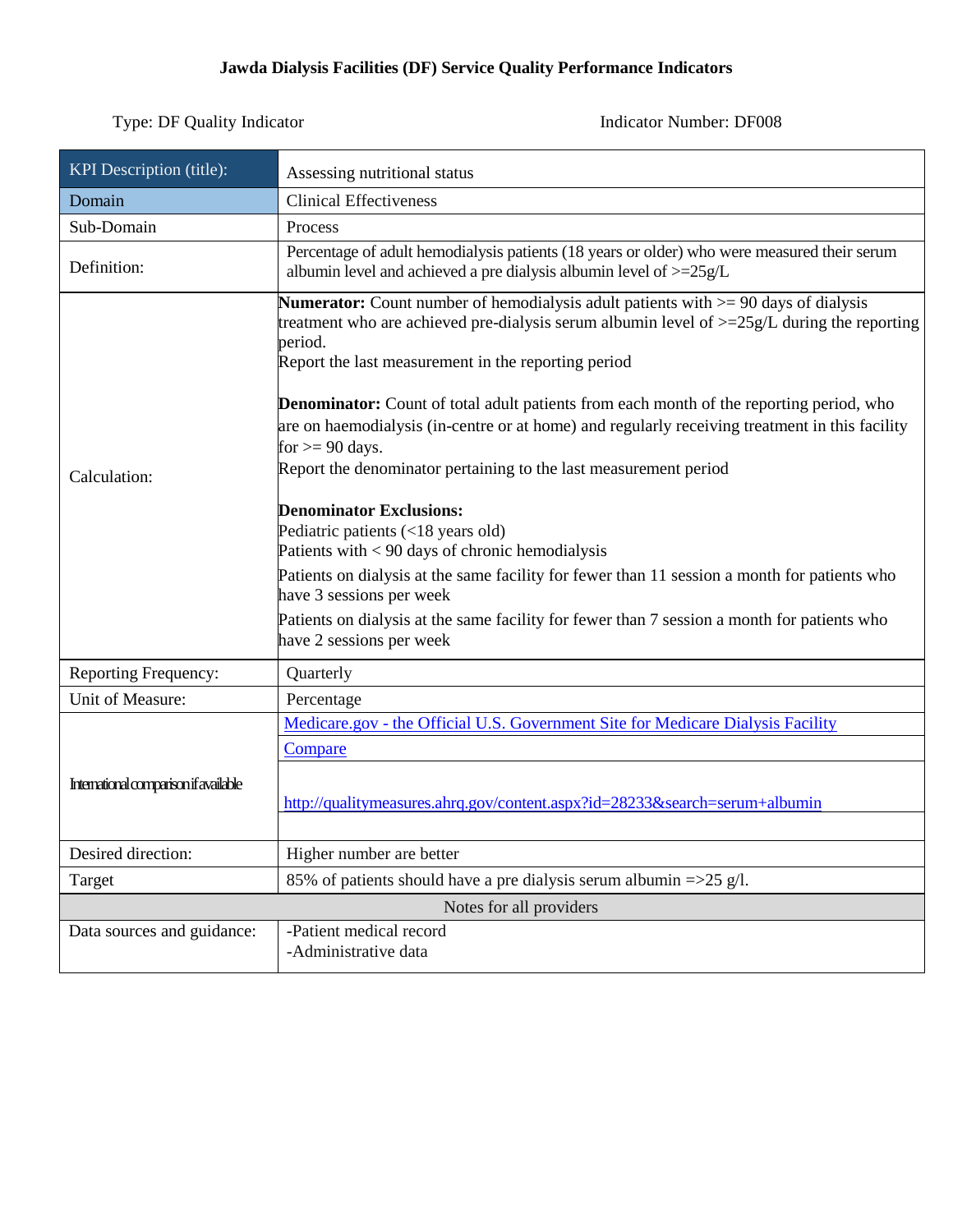| <b>KPI Description (title):</b>                 | Keeping a patient's bone mineral levels in balance                                                                                                                                                                                                                                                                                                                                                                                                                                                                                                                                                                                                                                                                                                                                                                                                                                                                                                                                                                                            |  |
|-------------------------------------------------|-----------------------------------------------------------------------------------------------------------------------------------------------------------------------------------------------------------------------------------------------------------------------------------------------------------------------------------------------------------------------------------------------------------------------------------------------------------------------------------------------------------------------------------------------------------------------------------------------------------------------------------------------------------------------------------------------------------------------------------------------------------------------------------------------------------------------------------------------------------------------------------------------------------------------------------------------------------------------------------------------------------------------------------------------|--|
| <b>Domain</b>                                   | <b>Clinical Effectiveness</b>                                                                                                                                                                                                                                                                                                                                                                                                                                                                                                                                                                                                                                                                                                                                                                                                                                                                                                                                                                                                                 |  |
| <b>Sub-Domain</b>                               | Process                                                                                                                                                                                                                                                                                                                                                                                                                                                                                                                                                                                                                                                                                                                                                                                                                                                                                                                                                                                                                                       |  |
| <b>Definition:</b>                              | Percentage of adult hemodialysis patients (18 years or older) who were measured their<br>serum calcium level and achieved a pre dialysis calcium level in the range of 2.2 to 2.6<br>mmol/L.                                                                                                                                                                                                                                                                                                                                                                                                                                                                                                                                                                                                                                                                                                                                                                                                                                                  |  |
| <b>Calculation:</b>                             | <b>Numerator:</b> Count number of hemodialysis adult patients with $> = 90$ days of<br>dialysis treatment who are achieved pre-dialysis serum calcium level in the<br>range of 2.2 to 2.6 mmol/L during the reporting period.<br>Report the last measurement in the reporting period<br><b>Denominator:</b> Count of total adult patients from each month of the reporting period,<br>who are on haemodialysis (in-centre or at home) and regularly receiving treatment in<br>this facility for $>= 90$ days.<br>Do not count the same patient more than once for the reporting period.<br>Report the denominator pertaining to the last measurement period<br><b>Denominator Exclusions:</b><br>Pediatric patients (<18 years old)<br>Patients with < 90 days of chronic hemodialysis<br>Patients on dialysis at the same facility for fewer than 11 session a month for patients who<br>have 3 sessions per week<br>Patients on dialysis at the same facility for fewer than 7 session a month for patients who<br>have 2 sessions per week |  |
| <b>Reporting Frequency:</b>                     | Quarterly                                                                                                                                                                                                                                                                                                                                                                                                                                                                                                                                                                                                                                                                                                                                                                                                                                                                                                                                                                                                                                     |  |
| <b>Unit of Measure:</b>                         | Percentage                                                                                                                                                                                                                                                                                                                                                                                                                                                                                                                                                                                                                                                                                                                                                                                                                                                                                                                                                                                                                                    |  |
| <b>International</b><br>comparison if available | Medicare.gov - the Official U.S. Government Site for Medicare Dialysis Facility                                                                                                                                                                                                                                                                                                                                                                                                                                                                                                                                                                                                                                                                                                                                                                                                                                                                                                                                                               |  |
| <b>Desired direction:</b>                       | Higher number are better                                                                                                                                                                                                                                                                                                                                                                                                                                                                                                                                                                                                                                                                                                                                                                                                                                                                                                                                                                                                                      |  |
| <b>Target</b>                                   | 80% of patients should have a pre dialysis serum calcium between 2.2 and 2.6<br>mmol/l.                                                                                                                                                                                                                                                                                                                                                                                                                                                                                                                                                                                                                                                                                                                                                                                                                                                                                                                                                       |  |
| <b>Notes for all providers</b>                  |                                                                                                                                                                                                                                                                                                                                                                                                                                                                                                                                                                                                                                                                                                                                                                                                                                                                                                                                                                                                                                               |  |
| Data sources and guidance:                      | -Patient medical record<br>-Administrative data                                                                                                                                                                                                                                                                                                                                                                                                                                                                                                                                                                                                                                                                                                                                                                                                                                                                                                                                                                                               |  |